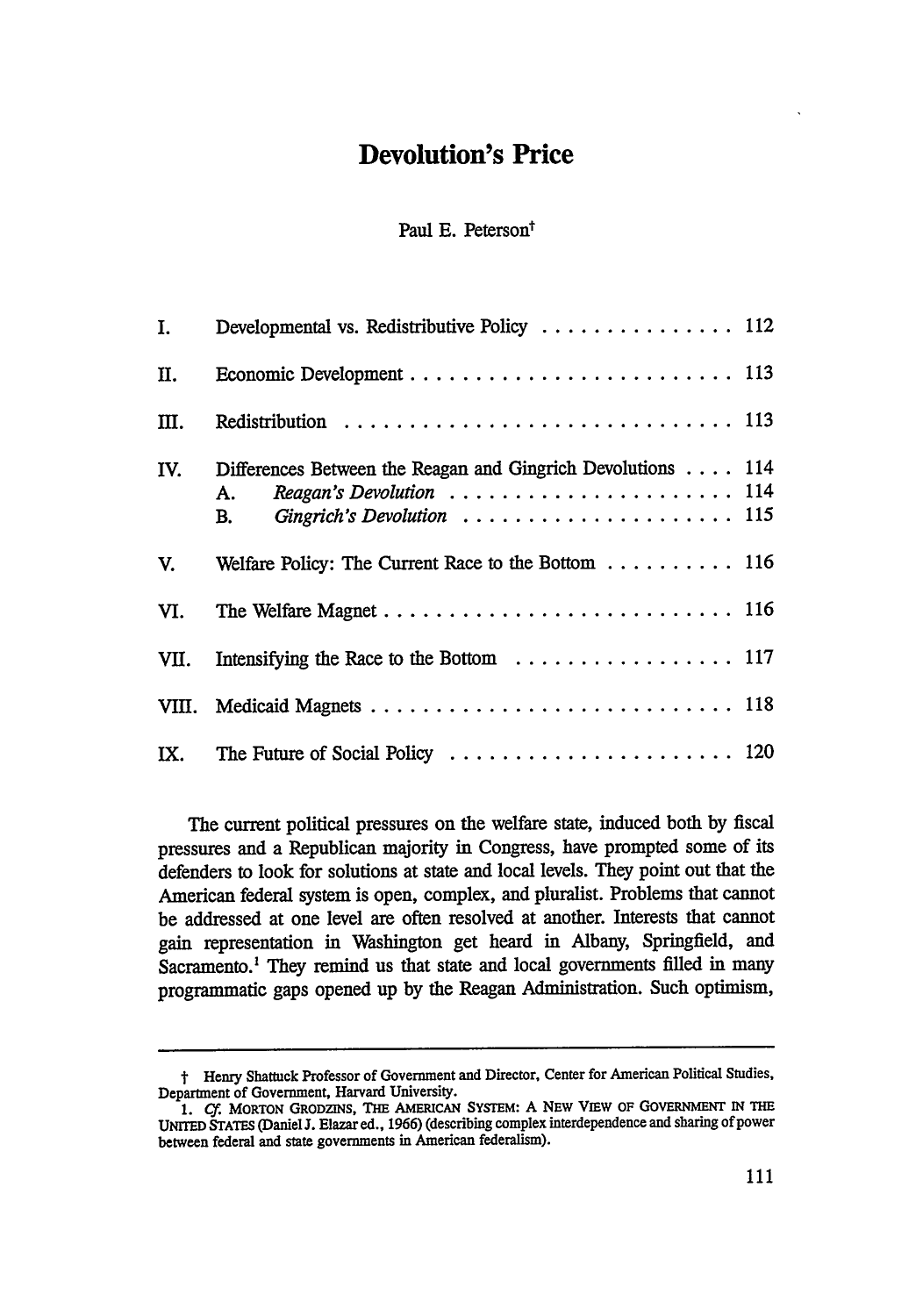#### Constructing a New Federalism

however, is misguided. Current proposals for devolution differ markedly from those of the 1980s. While the Reagan devolution was mainly limited to the developmental or productivity policy arena, the Gingrich devolution promises to shape redistributive policy. This distinction is important because the impact of devolution varies greatly depending on the policy arena in which it occurs.

## I. **DEVELOPMENTAL** VS. REDISTRIBUTIVE POLICY

Traditionally, states and localities have assumed primary responsibility for managing the physical and social infrastructure-roads, education, mass transit systems, public parks, police and fire services, and sanitation systems necessary for the country's economic growth. I call these kinds of policies *developmental* because without them economic progress would be retarded. In contrast, state and local governments tend to play only a minor role in serving the needs of the disabled, the unemployed, the sick, the poor, families headed by single parents, the elderly, and others dependent on the welfare state. I refer to these policies as *redistributive* because they shift resources from the "haves" to the "have-nots."

State and local developmental spending has always exceeded that of the national government. Even after the great growth in federal spending during the Great Society, federal expenditures were only half that of state and local governments. In 1990, states and localities were spending 10.8% of GNP on the country's developmental infrastructure, while the national government was spending only 5.2% of GNP.<sup>2</sup>

With regard to redistributive expenditures, the story is entirely different. Since 1962, the state and local share of the country's expenditures on the elderly, the poor, and the needy has steadily declined. While national government redistributive spending more than doubled, from 4.9% of GNP in 1962 to 10.3% in 1990, state and local redistributive spending edged up only slightly, from a very low  $2.2\%$  of GNP in 1962 to  $3.5\%$  in 1990.<sup>3</sup> The modest growth in state and local spending levels is particularly striking as this was also the period in which the civil rights movement awakened the country to problems of poverty, the Great Society was introduced, and entitlements became an entrenched part of American social policy.

The reluctance of state and local governments to participate in the redistributive movement can hardly be attributed **to** the political climate. Over most of this period Democrats controlled at least part of state government in most states, and they held unified control in several. Differences in state and local treatment of development and redistributive policies are rooted not in

*<sup>2.</sup> See* PAUL **E.** PETERSON, **THE** PRICE OF FEDERALISM **66,** 70-71 (1995).

*<sup>3.</sup> Id.*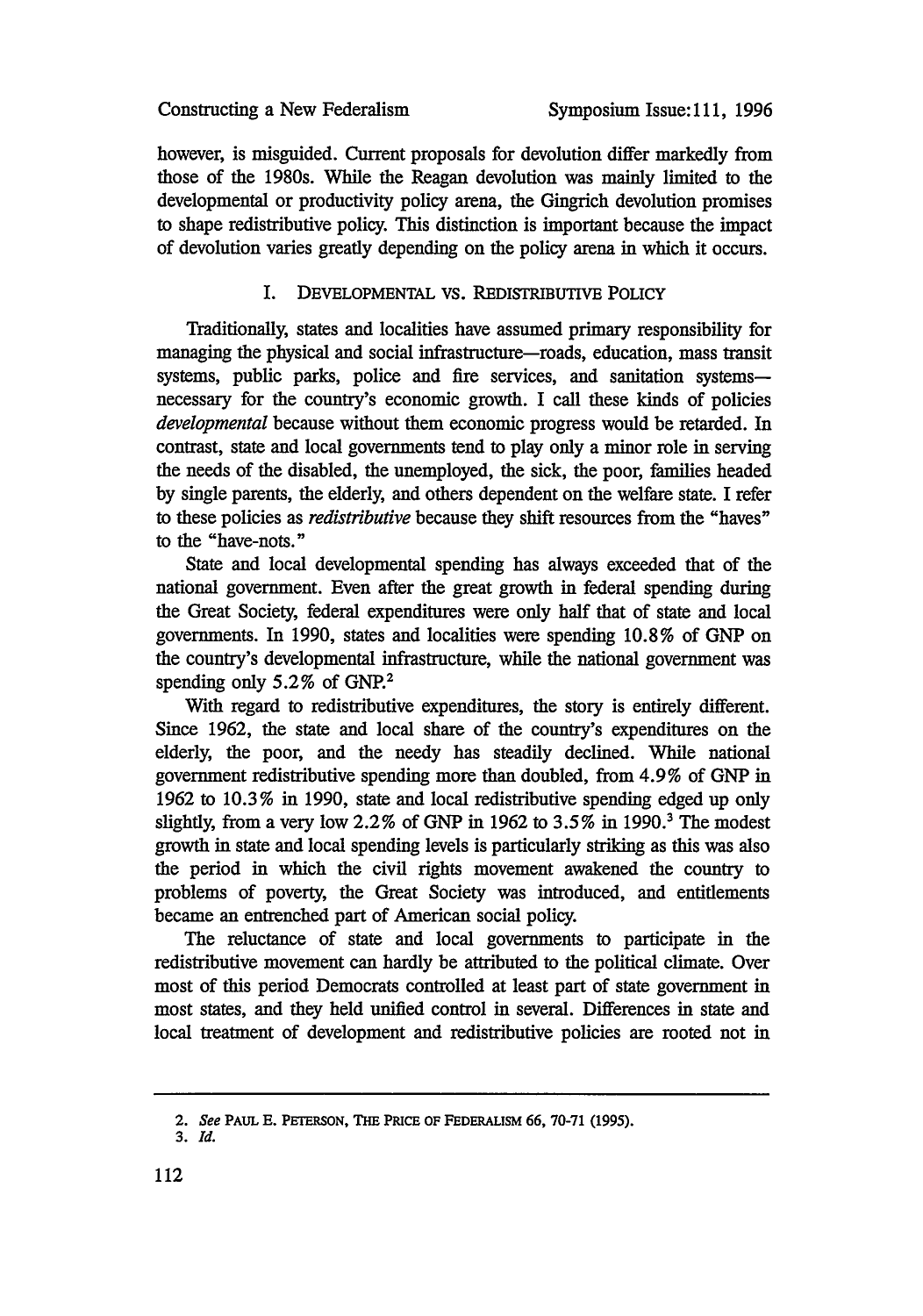partisan politics but in underlying features of the federal system. <sup>4</sup>

#### **II.** ECONOMIC DEVELOPMENT

State and local governments are efficient mechanisms for supplying most of the physical and social infrastructure needed for economic development. In providing roads, schools, sanitation systems, and public safety to their residents, state and local governments must be sensitive to local businesses and residents. If they ignore their constituencies, people will vote with their feet and move to another town. Since seventeen percent of the population changes residence each year, the effects of locational choices on property values can be quickly felt. Moreover, if a state or community makes a poor policy choice, its failure will soon become apparent and other communities will learn from the mistake. If it chooses wisely, its policy will be copied-and thus be disseminated throughout the federal system.

## III. REDISTRIBUTION

For the same reason that local governments are well-suited to providing economic development-the mobility of labor and capital-they are not effective at redistributing wealth. For example, local governments avoid progressive income taxes. Only about three percent of local revenues comes from this source.5 Any locality making a serious attempt to tax high-income groups and give to the poor will attract more poor citizens and drive away the most productive contributors to the local economy. No amount of determination on the part of local political leaders can make redistributive efforts succeed. If no other force is able to stop their efforts, bankruptcy will.

The smaller the territorial reach of a local government, the less its capacity for redistribution. Most small suburbs in metropolitan areas have almost no capacity to meet the special needs of low-income citizens because the effects of such actions would immediately be felt in the suburb's tax rate, property values, and attractiveness to business. Big cities are somewhat better able to undertake redistribution because of their greater geographical reach and control over extremely valuable land at the heart of the nation's transportation system.

The greater territorial reach of states also makes them better at redistribution than most local governments. The costs of moving across state lines is more substantial than changing residence within a metropolitan area. As opposed to the 17% of the population who change residence every year, only **<sup>3</sup>**% move across a state line.6 Even so, labor and capital can and do move,

*5. Id.* at **20.**

<sup>4.</sup> Though partisan factors have some effects on state policy-making, economic factors are much more important. For an extended discussion, see generally PErERSON, *supra* note 2.

*<sup>6.</sup> Id.* at30.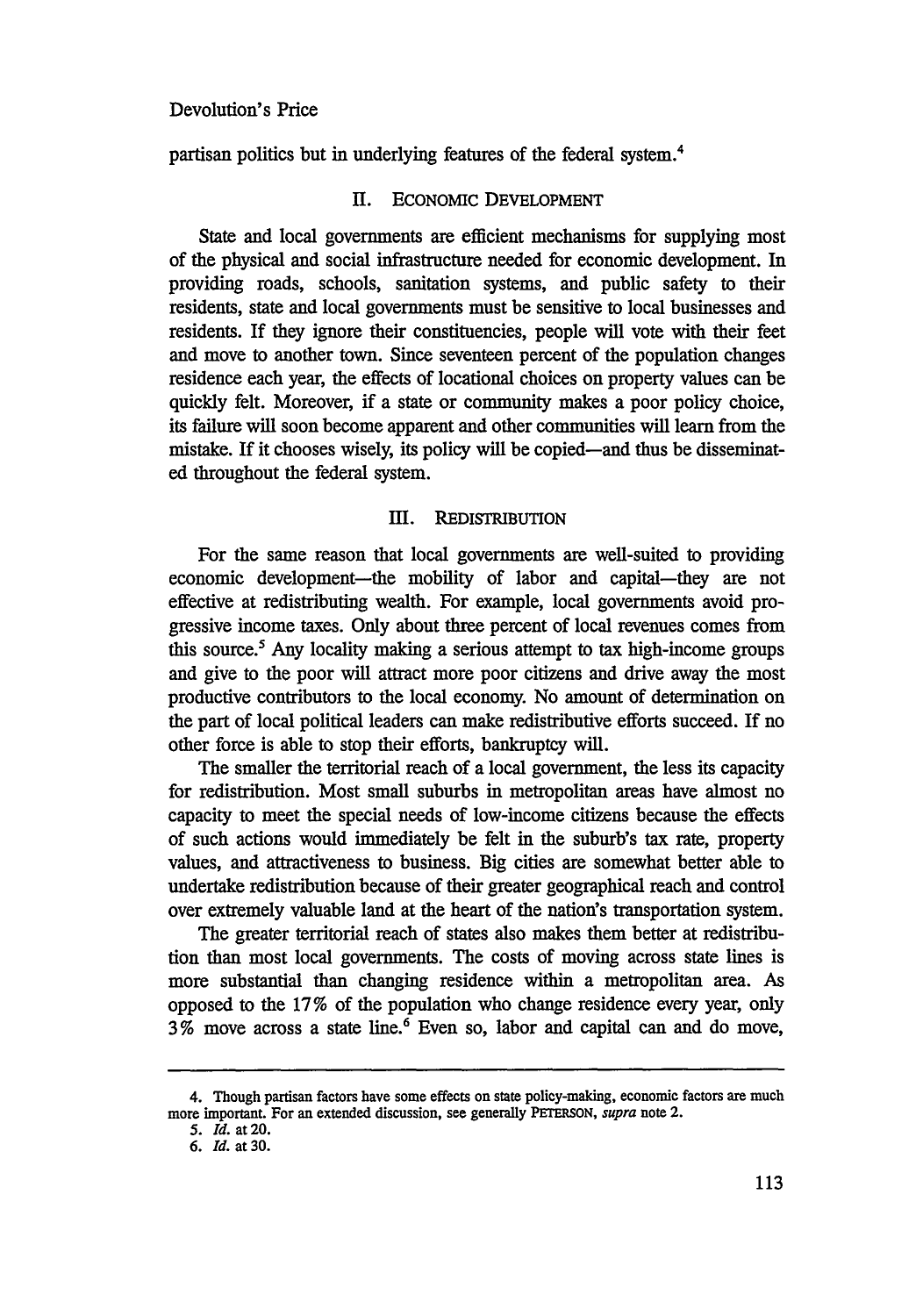and states must take that possibility into account in their policymaking.

Current economic trends are further limiting state and local redistributive capacity. Capital, entrepreneurial activity, and skilled labor have become ever more mobile. State and local governments now face increasingly competitive relationships with each other and must attend ever more strictly to economic development. The result is that they are growing ever more reluctant to provide for the needy within their ranks. In 1962, states and localities accounted for 31% of the nation's redistributive expenditure; in 1990, they accounted for only *25%. <sup>7</sup>*

#### IV. DIFFERENCES **BETWEEN** THE REAGAN **AND** GINGRICH DEVOLUTIONS

Reagan promised and Gingrich promises to devolve government to state and local levels; however the consequences of enacting these policies would differ gravely. Reagan devolved a good deal of responsibility for developmental policy, thereby strengthening the federal system in many important ways. Gingrich is proposing to devolve a wide range of redistributive policies. His devolution, if enacted into law, proposes to transform welfare and Medicaid entitlement programs into block grants.

#### *A. Reagan's Devolution*

The federal system responded well to Reagan cutbacks and retrenchments. Between 1982 and 1990, federal education aid was cut from 0.8% to 0.74% of **GNP,** but state and local education expenditures climbed from 4.4% to 4.9% of GNP, an increase of no less than \$83.3 billion (in constant 1990 dollars).<sup>8</sup> Over this same period, total federal grants to state and local governments were downsized from 2.8% to 2.5% of **GNP;** yet state and local governments increased total expenditures from their own sources from 12.4% to 14.3% of **GNP.9**

A number of factors helped state and local governments plug the holes left by national policy. For example, Democrats remained the dominant force at the lower tiers of government. State revenues were not as crimped as federal ones. After federal income taxes were indexed to changes in the cost of living in 1981, the federal government could no longer enjoy silent increases in tax revenues generated by the shift of taxpayers into higher tax brackets simply as

*<sup>7.</sup> See id.* at 54. It might be argued that this change is due mainly to an increase in redistributive spending at the federal level. But one needs to explain why the federal government responded to constituent demands for increased levels of redistributive spending, while state and local governments did not. If states and local governments did not operate under a structural constraint, they should have responded in a similar manner. After all, the sum total of all state and local governments has exactly the same constituency as the national government.

*<sup>8.</sup> See id.* at **66,** 70-71.

*<sup>9.</sup> Id.* at 74, 54.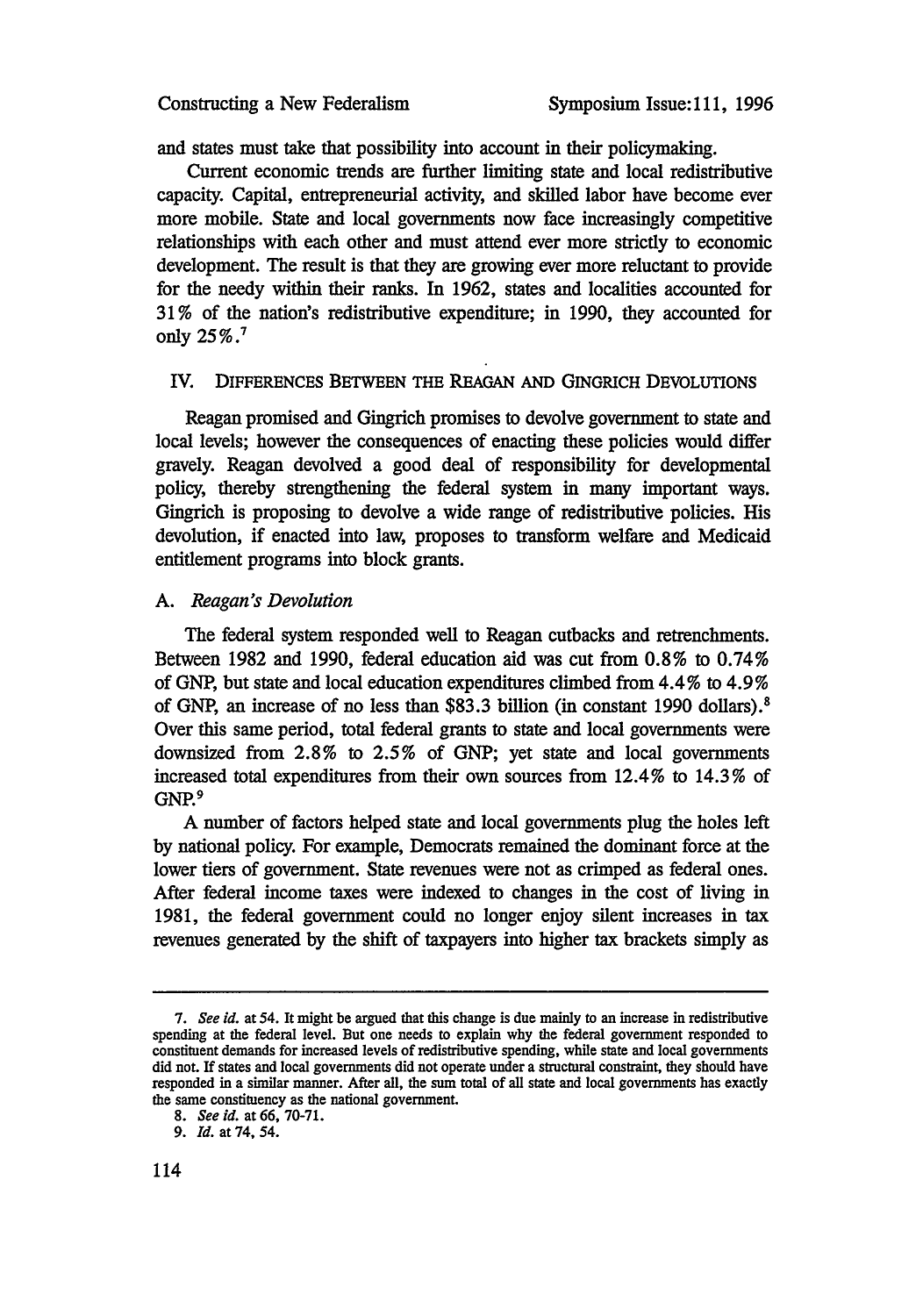a result of inflation, a phenomenon known as "bracket creep." Most state and local governments' tax systems were not subjected to similar provisions. Although property taxes were capped in such states as California and Massachusetts, many state income tax systems, not indexed to the cost of living, retained significant bracket creep. Though tax revolts broke out, they were frequently offset by silent tax increases resulting from these bracket creeps.

Most importantly, Reagan cuts focused not on the safety net but on traditional public services. Developmental grants were cut from 1.5 % to 1.1% of GNP between 1982 and 1990,10 general revenue sharing with state and local governments was entirely eliminated, and sizeable cuts were made in education and community development block grants. At the same time, welfare, food stamp, and medicaid policies were left virtually untouched. Overall, redistributive grants actually increased from **1.3%** to 1.4% of GNP."'

Because Reagan cuts focused on developmental policies, state and local governments responded by substituting local revenues for federal ones. Although, there was no one-for-one replacement of each federal program, states and localities had strong incentives to continue to provide the public services their constituents wanted and needed.

## *B. Gingrich's Devolution*

Unlike the Reagan devolution, the Gingrich devolution has sought to make major changes in the federal government's role in the provision of a broad range of redistributive services. For example, the Congressional Budget Resolution for Fiscal Year 1996 dramatically reshaped the Aid to Families with Dependent Children (AFDC) program. Under the legislation vetoed by President Clinton, each state was to receive a block grant equivalent to the amount of funding it received in 1994. A special fund was set aside to help assist states experiencing overall population growth. The grant contained no provisions for any inflation that might occur over the next seven years. If inflation were to grow at an average rate of 3% per year, the legislation implies a 25 % effective reduction-even assuming no growth in the number of needy families, an heroic assumption.

Growth in Medicaid, according to the budget resolution, is to be 7.2% in 1996, 6.8% in 1997, and 4% in the last five years of the plan. These rates fall far short of the 10% growth rate projected by the Congressional Budget Office, if current policies remain in place.

**<sup>10.</sup>** *Id.* at 74.

*<sup>11.</sup> Id.*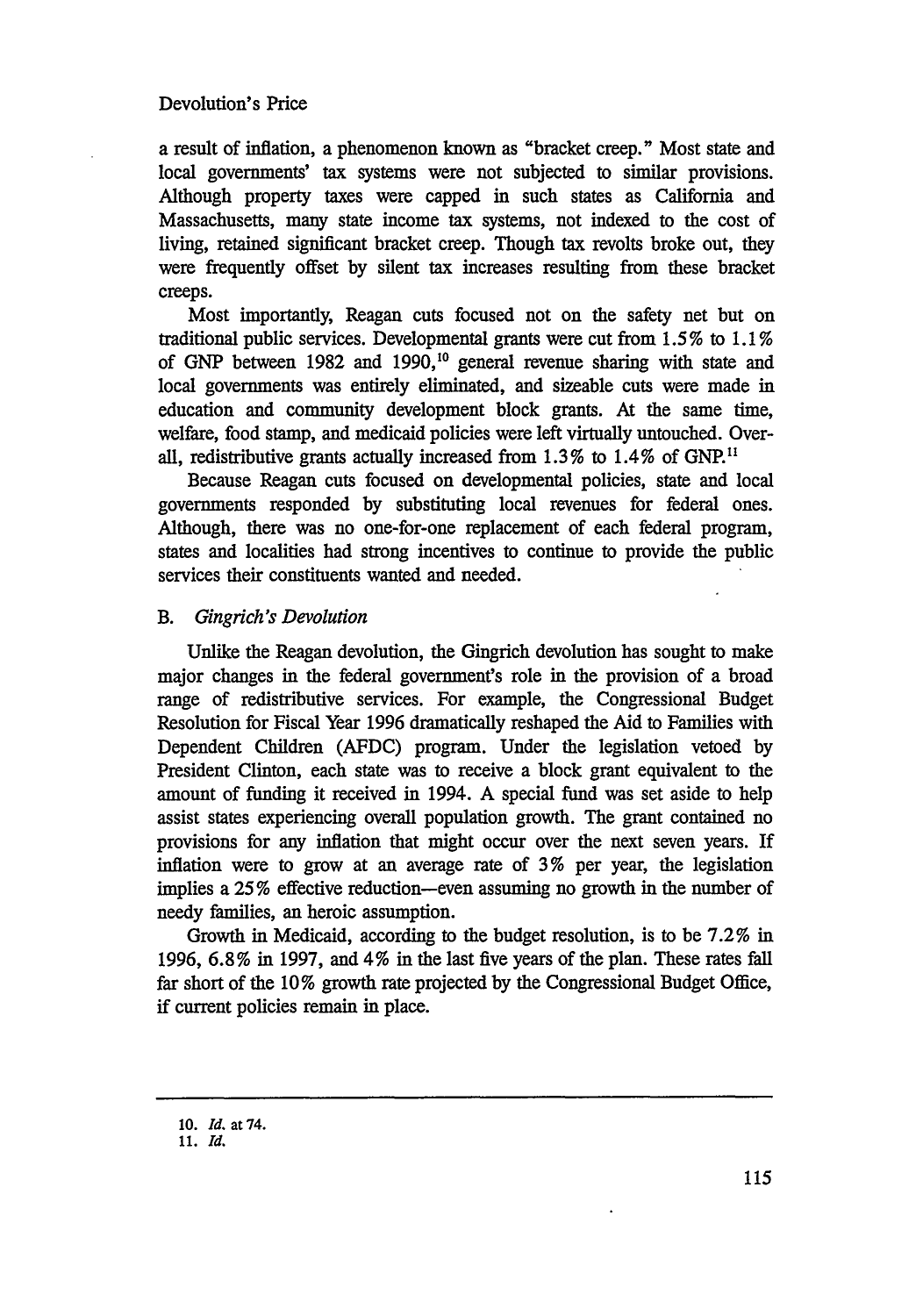# V. WELFARE POLICY: **THE** CURRENT **RACE** TO **THE BOTIoM**

The probable effects of the proposed block grants on state welfare and Medicaid policies can be estimated by examining state policies under the current AFDC program. The federal government sets minimum standards and pays at least half the cost of AFDC in all states. In the states with the lowest per capita income, the federal share is over 80%. But even though costs are shared, states have extensive authority to set eligibility requirements and benefit levels.

Before 1970, shared federal and state funding of AFDC did not preclude a steady rise in welfare benefits. The mean benefit paid to a family in the average state climbed from \$306 in 1940 to \$605 in 1970 (calculated in 1993  $dollars)$ .<sup>12</sup> This steady increase was made possible by both steady economic growth and the fact that each state could set its policies without worrying too much about what its neighbors were doing.

State AFDC policies began to change around 1970. Instead of increasing over time, they began a retreat that has accelerated over the years. By 1975, the mean cash benefit in the average state had slipped to \$512; by 1985, it had fallen to \$393; and by 1993, it reached its postwar nadir of \$349.<sup>13</sup> All in all, cuts between 1970 and 1993 amounted to no less than 42%.

## VI. THE WELFARE **MAGNET**

States vary considerably in their willingness to provide welfare benefits to low-income families. In 1991, the maximum annual combined cash and food stamp benefits for a family of four varied between \$5952 in Mississippi and \$11,898 in California.<sup>14</sup> The variation in cash benefits among states was even greater in 1990 than it had been in 1940.<sup>15</sup> States whose welfare benefits are relatively high have become welfare magnets-places that attract poor people because they offer higher cash benefits than other states. The higher the benefits, the more magnetic the state-as high benefits keep poor people from moving elsewhere while attracting additional poor people into the state. Professor Mark Rom and I estimate that after five years a high benefit state will have, ceteris *paribus,* a poverty rate approximately one percentage point

<sup>12.</sup> *Id.* at 109.

<sup>13.</sup> *Id.* at 110.

<sup>14. 1991</sup> **GREEN** BOOK, at 1209, tbl. 11, *cited in* **PETERSON,** *supra* note 2, at 122.

<sup>15.</sup> *Id.* The aphorism, race to the bottom, should not be taken literally. It does not necessarily mean all states will some day have exactly the same low benefits. One must expect that other factors-differences in per capita income, poverty, ethnic make-up and partisan composition-will continue to shape policy. As the race continues, the differences among states could actually increase, as some states become terminator states, that is states that totally eliminate state contributions to welfare policy. Such policy decisions can be expected to put great downward pressure on the benefits provided by other states, even though they would not eliminate interstate differences.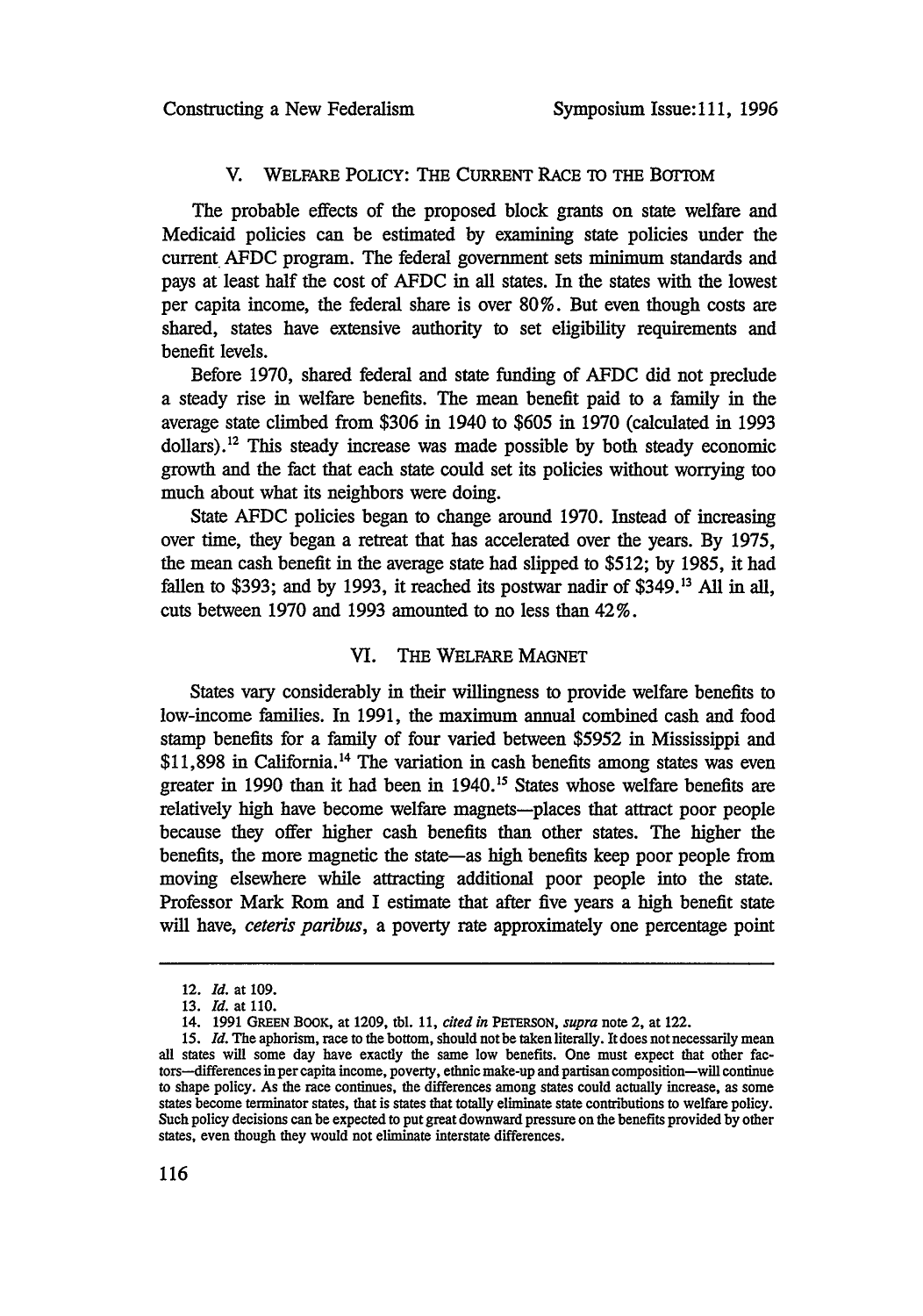higher than a low benefit state.<sup>16</sup>

Before 1970, differences in state welfare policies had little magnetic effect. Numerous state laws and administrative practices were designed to make access to the welfare system difficult, and discouraged changing residences merely to improve one's welfare opportunities. Many states denied welfare benefits to anyone who had not lived in the state for a year. AFDC benefits did not open the door to food stamps and Medicaid. Thus, before 1969, states could increase their welfare benefits without becoming a more attractive place of residence for poor people in other parts of the country.

In 1969, the Supreme Court ruled in *Shapiro v. Thompson"7* that denying welfare benefits to newcomers unconstitutionally denied them equal protection before the law. This decision, along with the liberalization of many other state administrative practices and the increase in the range of benefits offered, increased the desirability of welfare benefits, reduced the stigma to which recipients were subjected, and facilitated access to the welfare rolls, especially for those moving from one state to another.

Once newcomers could obtain welfare benefits, state officials became increasingly concerned about becoming welfare magnets. Kenneth Scheve, Jr., Mark Rom, and I have estimated the effects of neighboring states benefit levels on a state's average AFDC benefits. Our estimate, based on annual data for the years 1976 to 1989, took into account interstate differences in tax capacity, the balance of political power between the two parties in the state legislature and gubernatorial office, and the state's poverty rate. We found that for every \$100 change in the benefit levels in neighboring states the preceding year, a state altered its benefits by  $$30$ .<sup>18</sup> Benefits were further cut if a state's poverty population was on the increase. States were acting as if they were in a competitive race with each other.

#### VII. **INTENSIFYING THE RACE TO THE BOTTOM**

These cuts in welfare benefits occurred despite the fact that the federal government paid at least half of all incremental costs. If block grants are enacted, the cost of becoming a welfare magnet will double. The block grant

**<sup>16.</sup> PAUL E.** PETERSON & MARK ROM, WELFARE MAGNETS: A **NEW CASE FOR A NATIONAL** STANDARD **(1990).** This estimate is confirmed **by** an out-of-sample prediction for the **1986-1990** period. *See PETERSON, supra* note 2, at 125. Though studies show that migration is also affected by job opportunities and family relationships, similar effects of welfare benefits on the residential choices of the poor are reported in Rebecca M. Blank, *The Impact of State Economic Differentials on Household Welfare and Labor Force Behavior,* **28 J. PUB.** ECON. 25-58 (1985); Edward M. Gramlich **&** Deborah **S.** Laren, *Migration and Income Redistribution Responsibilities,* 19 **J.** HuM. RESOURCES 489 (1984); and Lawrence Southwick, Jr., *Public Welfare Programs and Recipient Migration,* 12:4 GROWTH **AND CHANGE 22-32 (1981).**

**<sup>17.</sup>** 349 **U.S.** 618 **(1969).**

**<sup>18.</sup>** Paul **E.** Peterson, et al., State Welfare Policy: **A** Race to the Bottom? (Feb. **1996)** (Occasional Paper, Harvard Univ., Dep't of Gov't, Ctr. for Political Studies).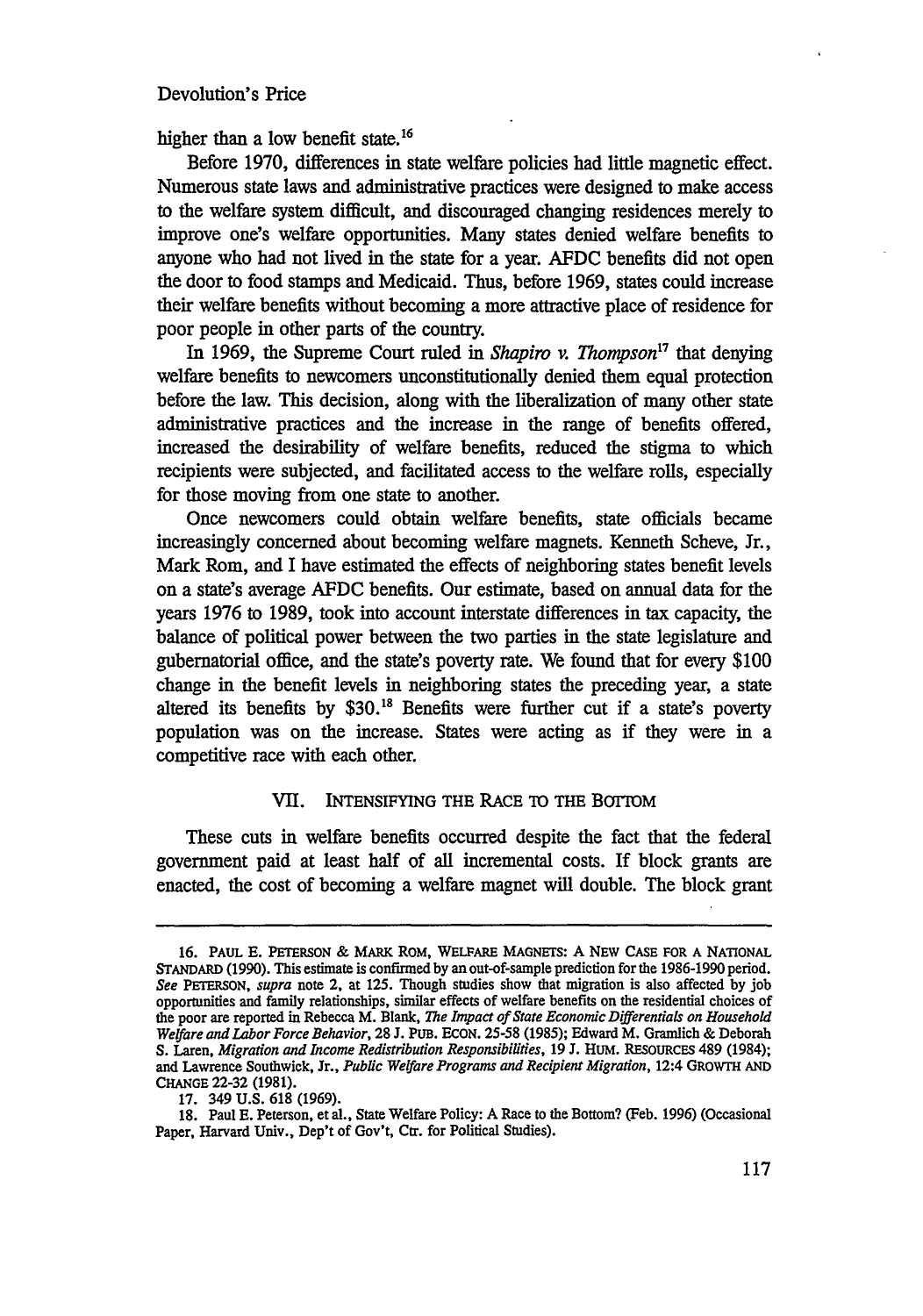proposed under the **1996** Congressional Budget Resolution was a fixed sum of money that did not change with the number of individuals in the state eligible for assistance. If enacted, when poor people move to states with more generous benefits, these states would experience an increase in their welfare burden without any commensurate increase in federal funding. To safeguard against rapidly rising state welfare costs, generous states would come under increasing fiscal and political pressure to reduce their benefits. Eventually, all states would be engaged in the race for the bottom, each state trying to shift the cost of welfare to its neighbors.

The pressure on state budgets will be intensified by the fact that the block grant that each state receives is not scheduled to increase despite the fact that inflation has been climbing by an average of three percent a year, enough to reduce the real value of the block grant by approximately one-fourth over seven years. In addition, most states will experience overall population growth. Even if poverty rates remain constant, the raw number of potential welfare recipients will increase unless states tighten welfare eligibility standards. Some states will inevitably experience a recession, either as part of national economic slowdown or as a result of economic changes that have disproportionate regional economic impacts (such as the effects of the early 1980s collapse in energy prices on the Texas and Louisiana economies). All of the additional costs generated by inflation, population growth, and economic slowdowns will be borne entirely by state governments. To keep these costs from breaking their budgets, some states will cut benefits and eligibility standards dramatically. Poor people will have even stronger incentives to locate in higher benefit, more permissive states. High benefit states will be under intensified pressure to match cuts made elsewhere. A race to the bottom is virtually assured.

#### VIII. MEDICAID **MAGNETS**

Should Medicaid be incorporated into a block grant program, the race to the bottom could become deadly. Seventy percent of Medicaid funds are spent in providing services to a disabled and elderly population whose Medicare benefits have expired. The remaining 30% provide health care benefits to low income families. Both aspects of Medicaid have reduced inequities in the utilization of health care. Since Medicaid services have been available, low birth weight and infant mortality rates have fallen, children from poor families are more likely to use hospital facilities, and differential access between children from poor and nonpoor families has been noticeably reduced.

Like AFDC, Medicaid is currently an entitlement program. A person or family is entitled to receive Medicaid benefits if income and resource eligibility requirements are met. These eligibility requirements are set by states, subject to certain federal guidelines. The federal government pays for at least one-half the cost of Medicaid services in all states. In states with low per capita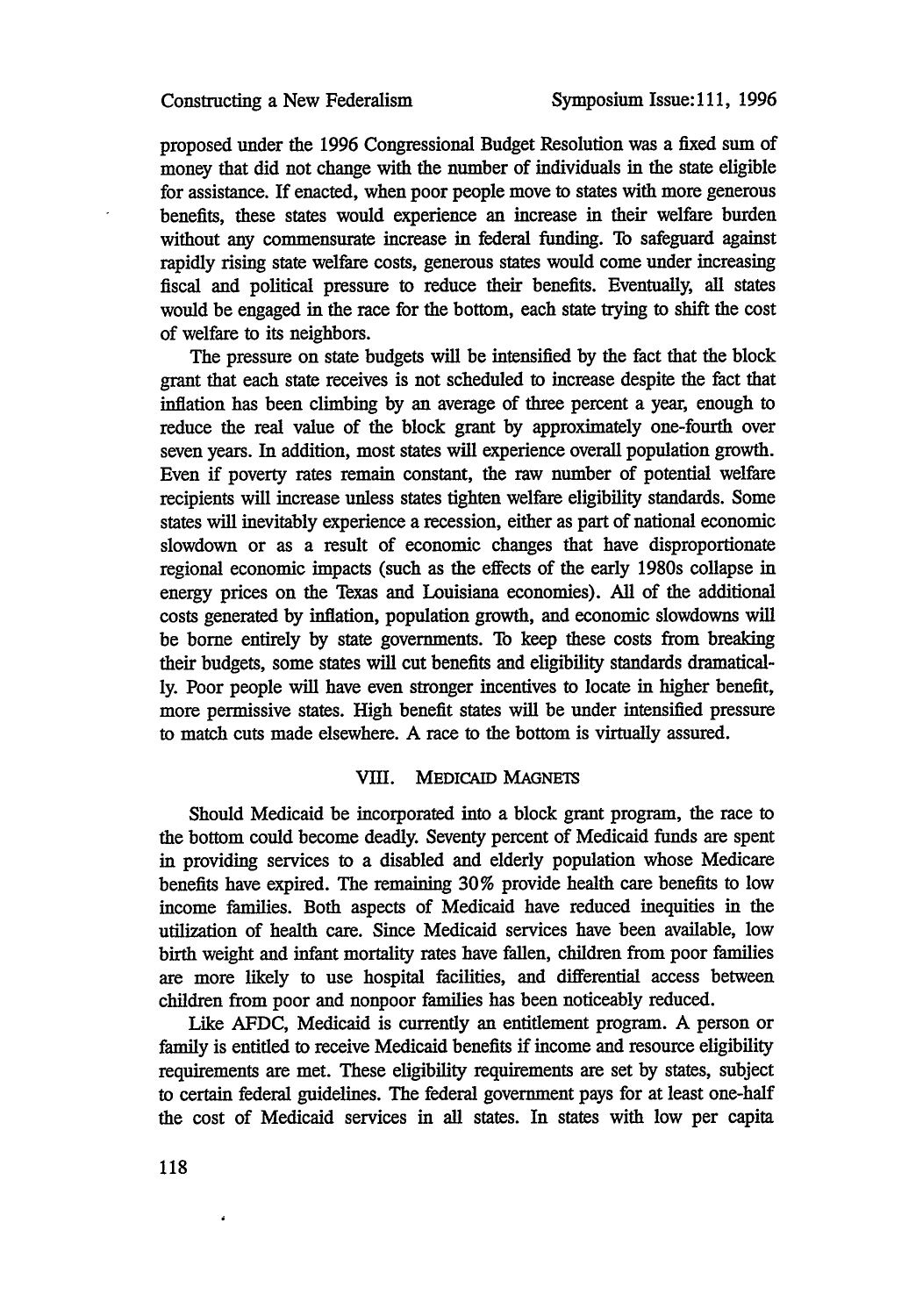incomes, the federal government pays a higher share of program costs. Increases in the cost of a state's Medicaid program are borne either equally by the state and the federal government or disproportionately by the federal government.

The national framework for Medicaid has helped provide better coverage to needy groups, especially low-income pregnant women and their children. In 1986, Congress expanded coverage to all pregnant women and infants living in families with incomes below the poverty line. In 1990, Medicaid was expanded to cover all children living in poverty up to the age of nineteen. The impact of these new federal standards on state policy has been considerable. The uniform, minimum floor for coverage (for pregnant women and children) established in 1992 was two to three times higher **than** the coverage provided by the average state only four years earlier. As a result of both policy and demographic changes, the cost of Medicaid has increased rapidly, growing from \$31 billion in 1975 to \$73 billion in 1990. Today it is by far the largest of all safety net programs.

Despite overall growth in Medicaid and generous federal assistance which helps alleviate state Medicaid costs, states are still sensitive to the likelihood they might become a Medicaid magnet. Following procedures similar to those used to estimate competitive effects on AFDC policy, Mark Rom, Ken Scheve, and I estimated the effects of per recipient expenditures of neighboring states on a state's own Medicaid expenditures for the years 1976 and 1989. Our estimate controlled for the composition of the Medicaid population, as well for tax capacity, poverty rates, and party strength. We found that Medicaid expenditures per recipient were reduced by \$13 for every \$100 a state's benefit level the previous year had exceeded that of the average contiguous state. <sup>19</sup> As with welfare, states take into account Medicaid benefits in neighboring states when setting their own.

The race to the bottom can be expected to increase if proposed Medicaid policies are enacted. The proposed 4% increase in the Medicaid block grant is expected to be sufficient to cover only anticipated demographic changes, such as overall population growth and increases in the size of the elderly and disabled populations (whose services account for approximately 71% of Medicaid costs). But after two years, nothing is budgeted for inflation, despite the fact that in recent years overall inflation has averaged about 3 % a year and health care costs have been rising at around 6%. After two years, any increase in the cost of the program beyond 4% would be borne entirely by the state government.

**<sup>19.</sup>** Paul **E.** Peterson, et al., State Welfare and Medicaid Policy: **A** Race to the Bottom? (Paper prepared for the Nat'l Ass'n for Welfare Res. & Stat. Ann. Res. Conference, Jackson, WY, Sept. 10- **13,** 1995).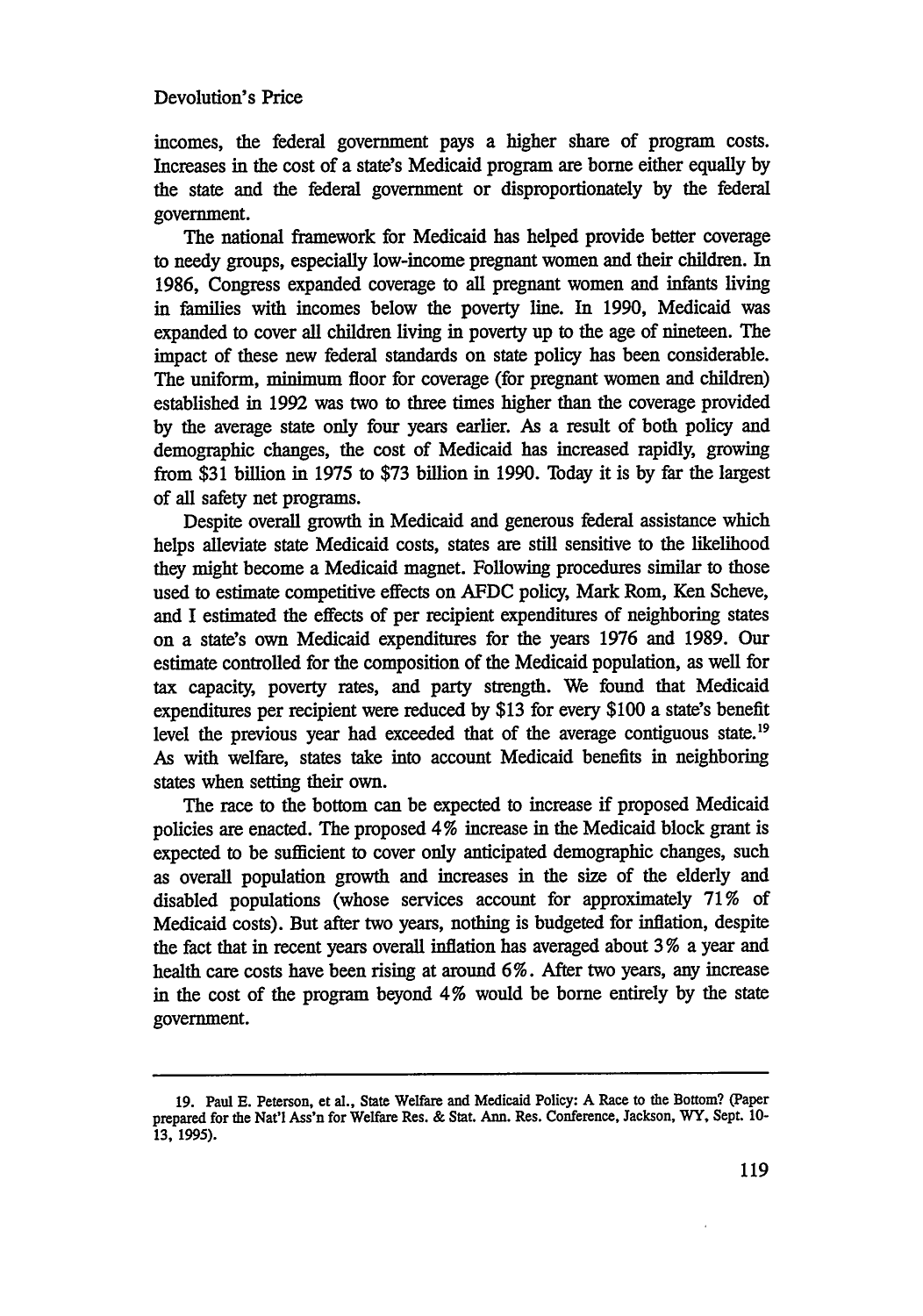States will be under great fiscal pressure to race to the bottom. Medicaid is already one of the fastest growing segments of state budgets. If states are asked to bear all additional costs beyond the federal 4% increment, the burden on many states is likely to be severe. Even if health care inflation can be limited to overall rates of inflation, this increase plus demographic changes will produce a natural increase in costs of 7%. States that experience a slowdown in economic growth will face even greater demands on their Medicaid budgets, as unemployed workers apply for coverage. Demands on the program can be expected to intensify further with the drop in employer-funded health care insurance. Under extreme fiscal pressure, some states will be forced to change eligibility requirements, provider payments, and the range of covered services. Poor people in need of costly medical services will have especially large incentives to locate in places where medical benefits are more generous. As the more generous states experience a rise in their low-income, medically needy population, they will come under increasing pressure to match cuts that have occurred elsewhere. The race to the bottom could become quite deadly.

#### IX. THE FUTURE OF SOCIAL POLICY

If Republican proposals in Congress are enacted into law, the competitive pressures on states will certainly intensify. Yet the future of social policy will also be affected by several economic and political factors that are easier to identify than to predict.

If the economy continues to grow at its current pace, block grants, if enacted, can be implemented without creating serious budgetary crises at state and local levels. Likewise, if immediate problems do not arise, they could become a more or less permanent of the governmental landscape. This scenario is possible because moments of major change such as the country is currently experiencing are typically followed by periods of stability. The creation of the Great Society in 1965 and 1966 was followed by a period of consolidation. Reagan introduced massive tax cuts and significant spending reductions in 1981; policy initiatives for the next decade amounted to little more than modest refinements of the settlement reached in 1981. We may be in the midst of another watershed moment.

Under these circumstances, that is if block grants are enacted and steady economic growth continues, state welfare policy can be expected only to drift toward the bottom. In most states, nominal expenditures will be maintained, if only to avoid blame for cutting holes in the safety net. But benefit levels will not keep pace with the cost of living, nor will funds increase in response to the growing size of the population. Changes will not be so immediate and visible as to create a sense of national crisis. The move toward the bottom could be so much a "race" as a stately walk.

Should the economy deteriorate sharply in the near future, however,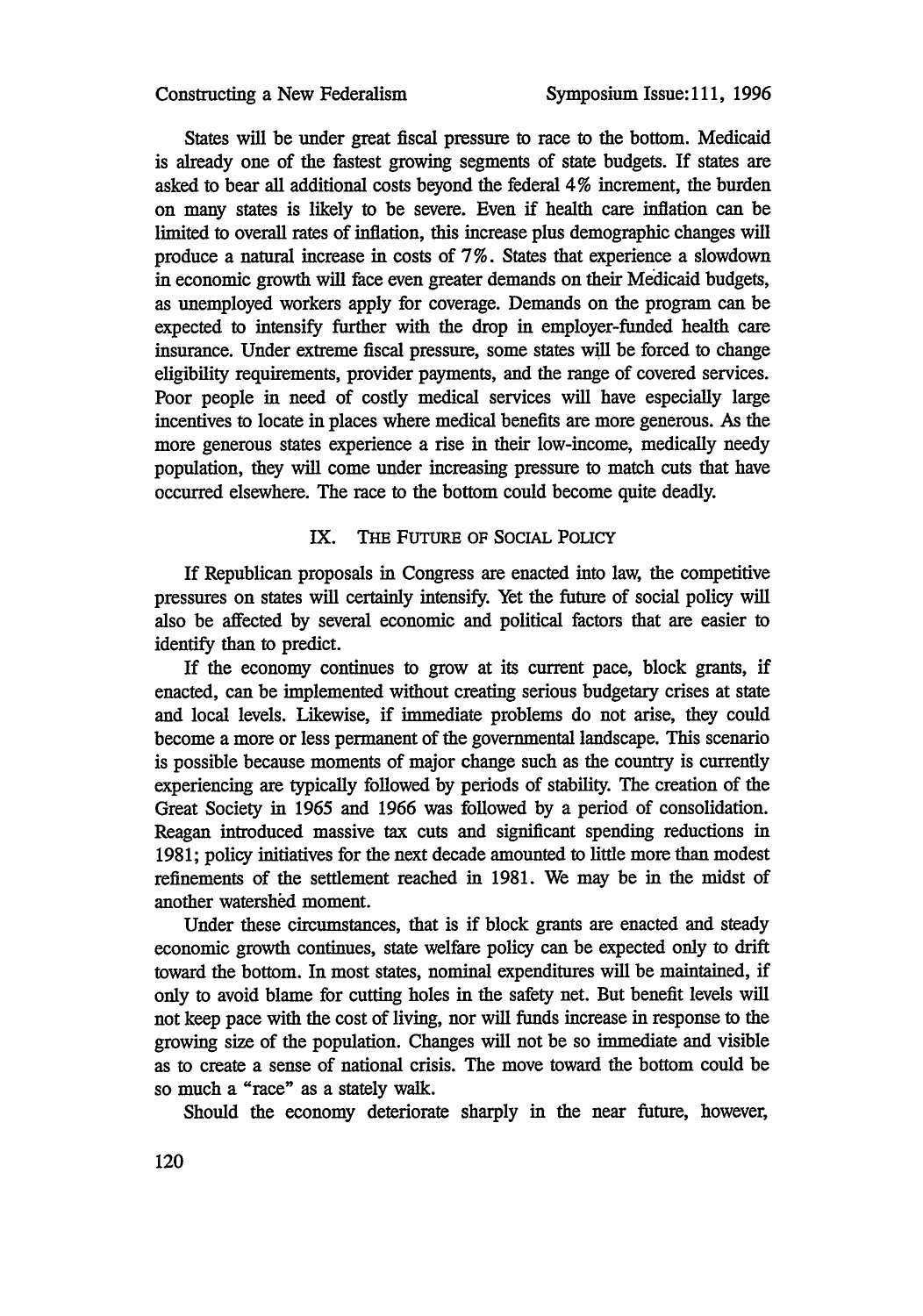devolution could lead to state welfare policy crises. Economic downturns are often concentrated in particularly hard-hit regions. As state fiscal revenues falter, pressures to make sharp cuts in safety net expenditures will intensify. The movement of low-income people from one state to another in search of better social services will come to public notice. States will be forced to take measures to avoid becoming havens for the poor. The race to the bottom could quickly intensify. Demands for a national solution would escalate.

At the national level, an economic recession would cause a new budgetary crisis. Once again, members of a Congress would have to balance tax policy and senior citizen entitlements against further devolution of welfare policy. Further cuts in the safety-net for poor families would certainly be placed on the bargaining table. When looking for new places to cut, Congress could be expected to turn its attention to the inequity built into the current block-grant funding arrangements. New York and California are receiving much more aid per recipient than are poor states, such as Arkansas and Mississippi, only because in 1994 New York and California provided higher welfare benefits and more medical services to a broader population. Could this be defended as equitable? Would it be possible to further cut block grants to states receiving disproportionately large subsidies?

Answers to these questions will depend on which party is blamed for an economic recession, should it occur. The blame usually goes to the party controlling the presidency at the onset of a recession. Depending on which party gets blamed for the recession, an economic downturn could produce one of two diametrically opposite consequences for welfare policy. If Republicans get the blame, a resurgent Democratic party could halt and begin to reverse the devolution begun in 1995. But if the Democrats are blamed for a recession, the Republicans could solidify their hold on the national government and further devolve responsibility for welfare policy.